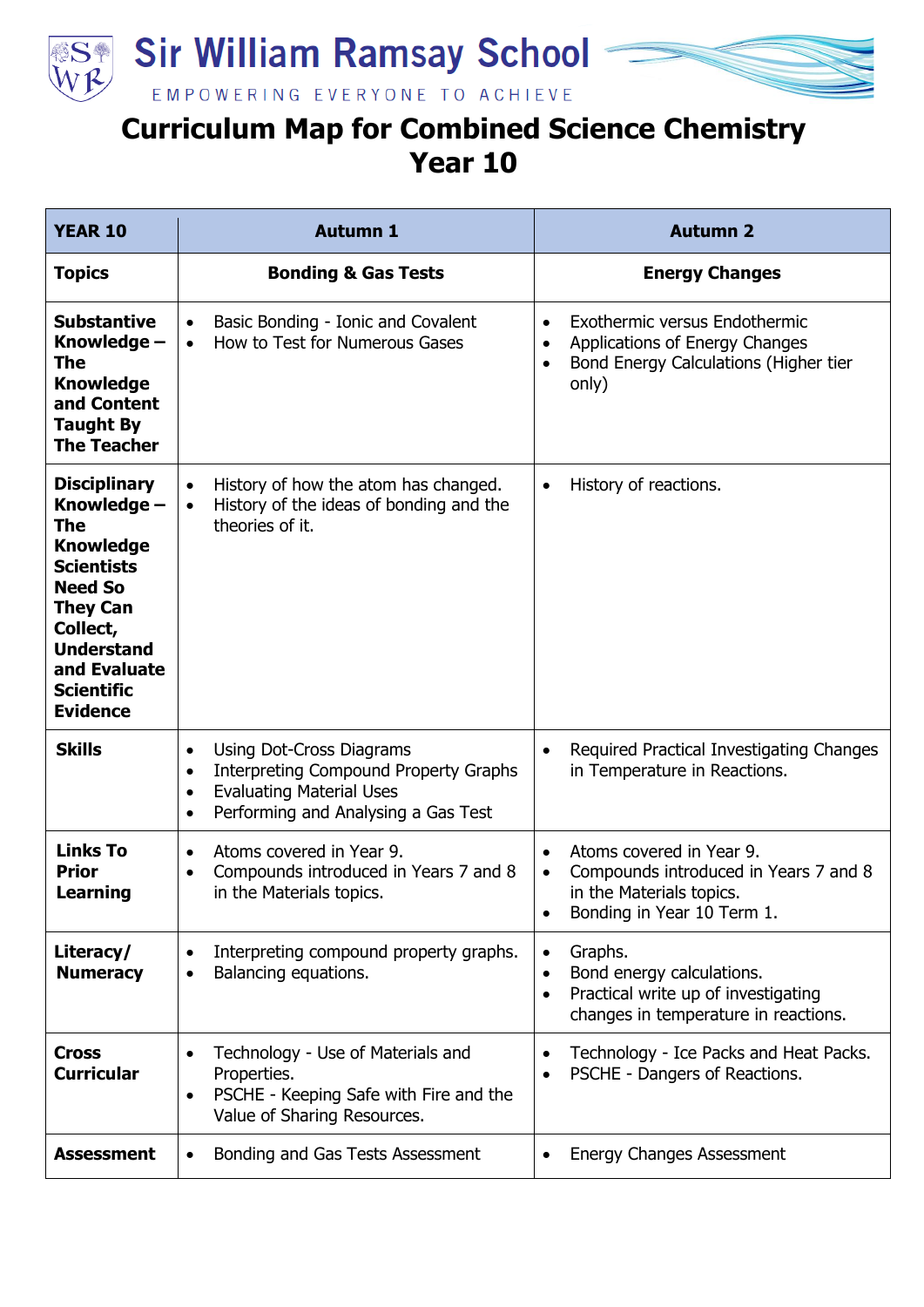| <b>YEAR 10</b>                                                                                                                                                                                                          | <b>Spring 1</b>                                                                                                                                                                                                  | <b>Spring 2</b>                                                                                                                                                                                                                 |
|-------------------------------------------------------------------------------------------------------------------------------------------------------------------------------------------------------------------------|------------------------------------------------------------------------------------------------------------------------------------------------------------------------------------------------------------------|---------------------------------------------------------------------------------------------------------------------------------------------------------------------------------------------------------------------------------|
| <b>Topics</b>                                                                                                                                                                                                           | <b>Metals &amp; Analysis</b>                                                                                                                                                                                     | <b>Quantitative Chemistry</b>                                                                                                                                                                                                   |
| <b>Substantive</b><br>Knowledge -<br><b>The</b><br><b>Knowledge</b><br>and Content<br><b>Taught By</b><br><b>The Teacher</b>                                                                                            | <b>Metallic Bonding</b><br>$\bullet$<br>Properties of metals<br>$\bullet$<br>Analysing substances<br>$\bullet$<br>Pure versus Potable Water<br>$\bullet$<br>Chromatography<br>$\bullet$                          | Mass<br>$\bullet$<br>Mole<br>$\bullet$<br>Concentration<br>$\bullet$<br><b>Relative Formula Mass</b><br>$\bullet$                                                                                                               |
| <b>Disciplinary</b><br>Knowledge -<br><b>The</b><br><b>Knowledge</b><br><b>Scientists</b><br><b>Need So</b><br><b>They Can</b><br>Collect,<br><b>Understand</b><br>and Evaluate<br><b>Scientific</b><br><b>Evidence</b> | History and ethics of clean water.<br>$\bullet$<br>Properties and use of metals and how<br>$\bullet$<br>these have changed over time e.g.,<br>development of giant and nano<br>technology.                       | History of the mole.<br>$\bullet$                                                                                                                                                                                               |
| <b>Skills</b>                                                                                                                                                                                                           | Interpreting Compound Property Graphs<br>$\bullet$<br><b>Evaluating Material Uses</b><br>$\bullet$<br><b>Treating Potable Water</b><br>$\bullet$<br>Chromatography<br>$\bullet$                                  | Calculations of Mass, Mole,<br>$\bullet$<br><b>Concentration and Relative Formula</b><br>Mass                                                                                                                                   |
| <b>Links To</b><br><b>Prior</b><br><b>Learning</b>                                                                                                                                                                      | Separating Mixtures in Years 8 and 9<br>$\bullet$<br>Building on Bonding From Year 10 Term<br>$\bullet$<br>1<br>Chromatography in Biology<br>$\bullet$                                                           | Balancing Equations in Years 8 and 9<br>$\bullet$<br>Mass and Atomic Number in Years 7 and<br>$\bullet$<br>8                                                                                                                    |
| Literacy/<br><b>Numeracy</b>                                                                                                                                                                                            | Doing Radiofrequency Value Calculations<br>$\bullet$<br><b>Interpreting Compound Property Graphs</b><br>$\bullet$<br>Development and Use of Tier 3 Key<br>$\bullet$<br>Words                                     | Calculations of Mass, Mole,<br>$\bullet$<br><b>Concentration and Relative Formula</b><br>Mass<br><b>Conservation of Mass</b><br>$\bullet$<br>Deciphering and Interpreting Questions<br>$\bullet$<br>and Then Doing Calculations |
| <b>Cross</b><br><b>Curricular</b>                                                                                                                                                                                       | Geography - Clean Water and Water Aid<br>$\bullet$<br><b>Work</b><br>Technology - Evaluating and Explain<br>$\bullet$<br><b>New Materials</b><br>PSCHE - Clean Water for All, Health and<br>$\bullet$<br>Hygiene |                                                                                                                                                                                                                                 |
| <b>Assessment</b>                                                                                                                                                                                                       | Metals and Analysis End of Topic<br>$\bullet$<br>Assessment                                                                                                                                                      | Quantitative Chemistry End of Topic<br>$\bullet$<br>Assessment                                                                                                                                                                  |